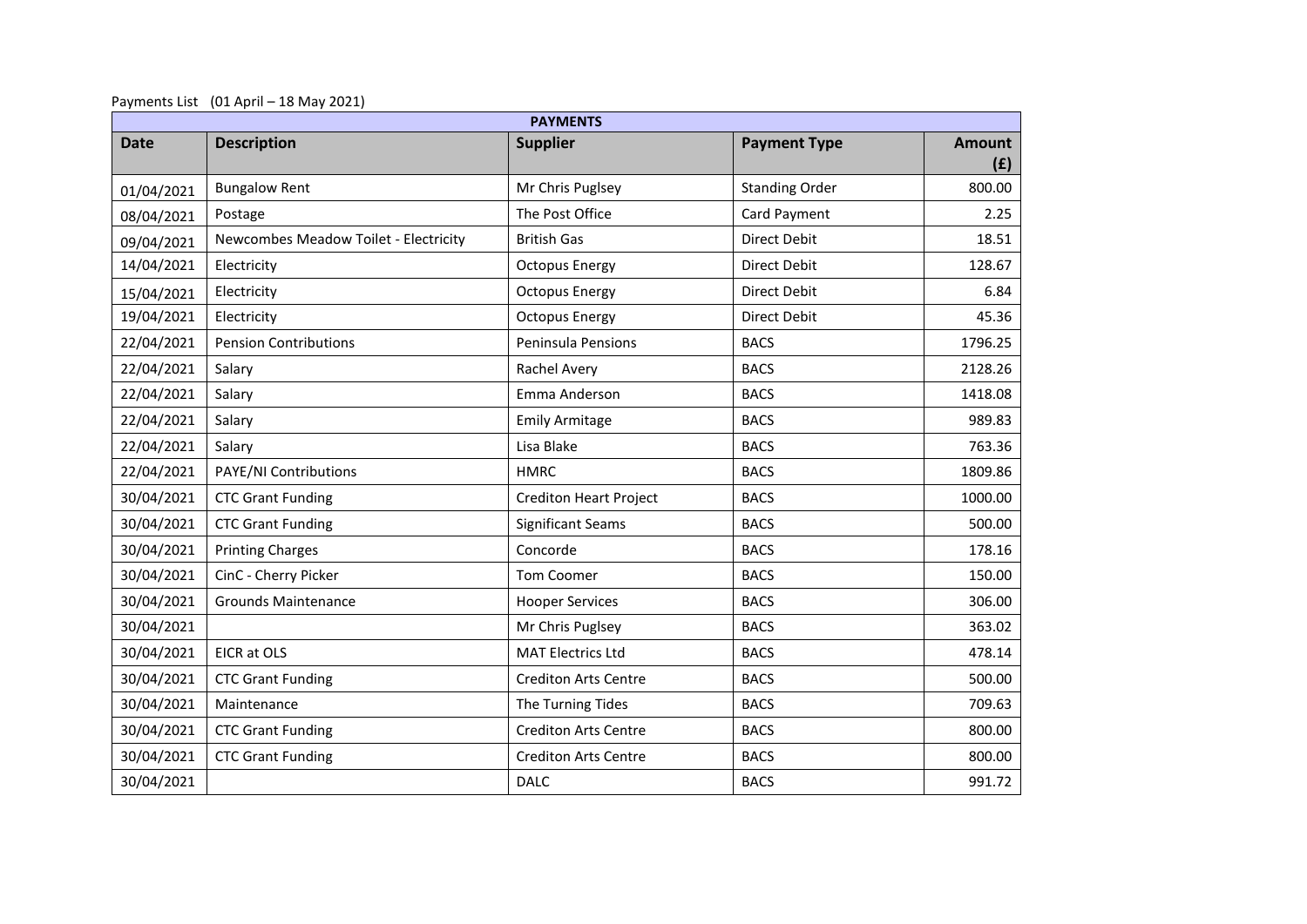| 30/04/2021 | <b>CTC Grant Funding</b>    | <b>Crediton Arts Centre</b>    | <b>BACS</b>  | 1000.00    |
|------------|-----------------------------|--------------------------------|--------------|------------|
| 30/04/2021 | <b>CTC Grant Funding</b>    | The Turning Tides              | <b>BACS</b>  | 1000.00    |
| 30/04/2021 | <b>Office Supplies</b>      | <b>Adams Home Hardware</b>     | <b>BACS</b>  | 129.77     |
| 30/04/2021 | Stationery                  | Viking                         | <b>BACS</b>  | 10.40      |
| 30/04/2021 | Fire safety - TC office     | Fire Services and Supplies Ltd | <b>BACS</b>  | 138.00     |
| 30/04/2021 | Expenses (Postage)          | Rachel Avery                   | <b>BACS</b>  | 2.25       |
| 30/04/2021 | <b>CTC Grant Funding</b>    | Age Concern                    | <b>BACS</b>  | 1000.00    |
| 30/04/2021 | <b>CTC Grant Funding</b>    | Crediton Town Team             | <b>BACS</b>  | 1000.00    |
| 30/04/2021 | <b>CTC Grant Funding</b>    | Significant Seams              | <b>BACS</b>  | 1000.00    |
| 30/04/2021 | Expenses (Grafitti remover) | Michael Szabo                  | <b>BACS</b>  | 7.39       |
| 30/04/2021 |                             | <b>DALC</b>                    | <b>BACS</b>  | 18.00      |
| 30/04/2021 | Floral Crediton - Compost   | Edwin Tuckers & Son            | <b>BACS</b>  | 22.50      |
| 30/04/2021 |                             | <b>DALC</b>                    | <b>BACS</b>  | 36.00      |
| 30/04/2021 | IT Support                  | <b>Project Cosmic</b>          | <b>BACS</b>  | 36.00      |
| 30/04/2021 | <b>Annual Subscription</b>  | <b>CPRE</b>                    | <b>BACS</b>  | 36.00      |
| 30/04/2021 | Xmas window comp            | Mr A G Quick                   | <b>BACS</b>  | 150.00     |
|            |                             |                                | <b>Total</b> | £22,270.25 |